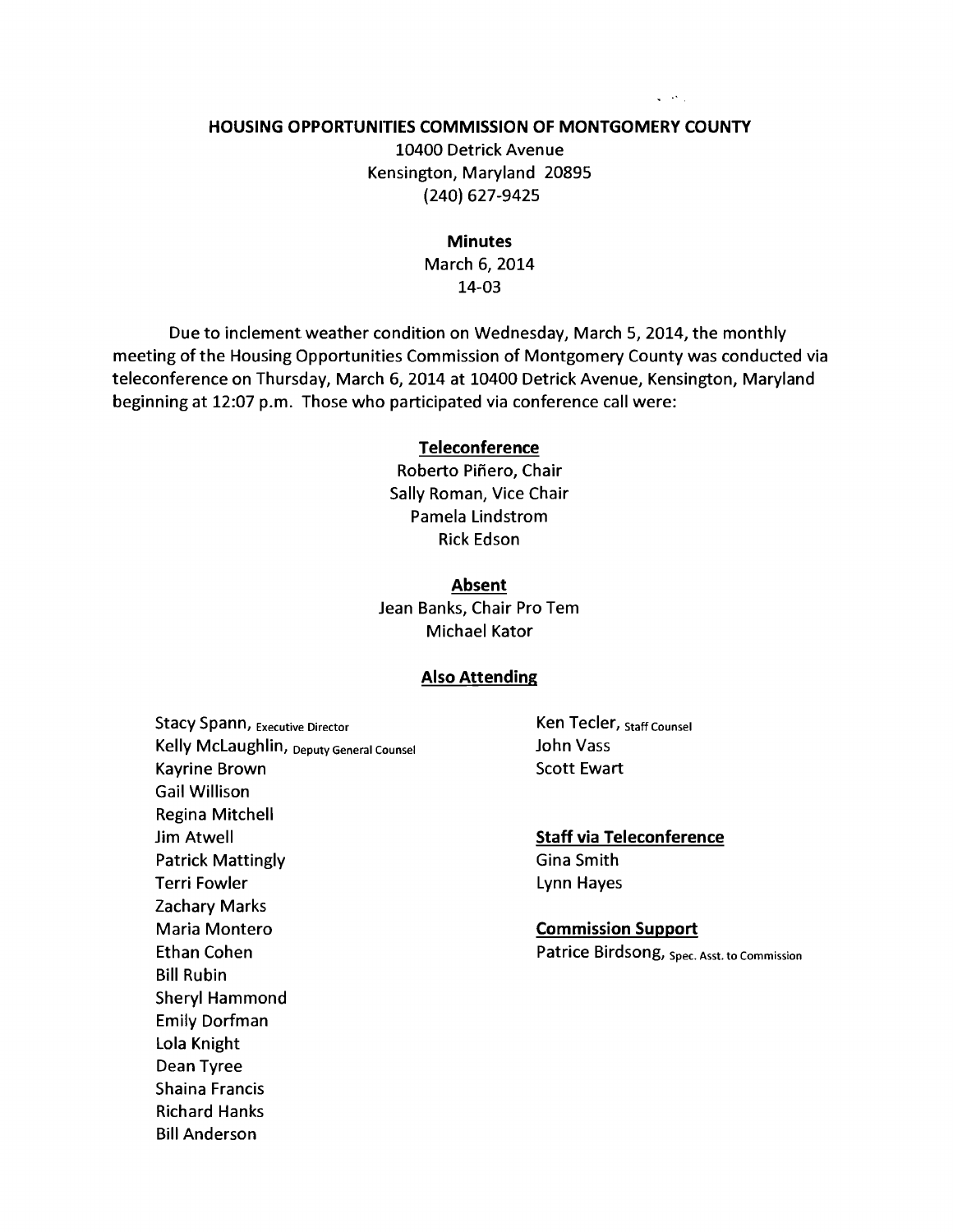HOC Minutes March 6, 2014 Page 2 of 10

The Consent Calendar was adopted upon a motion by Vice Chair Roman and seconded by Commissioner Lindstrom. Affirmative votes were cast by Commissioners Pinero, Roman, Lindstrom, and Edson. Commissioners Banks and Kator were necessarily absent and did not participate in the vote.

## I. CONSENT ITEMS

- A. Approval of Minutes
	- Approval of Minutes of Annual Meeting of February 5, 2014 The minutes were approved as submitted.
- B. Ratification of the Approval of a Predevelopment Agreement to Partner with Lee Development Group for the Redevelopment of Elizabeth House and Authorization to Expannd Predevelopment Spending of up to \$730,000 of Opportunity Housing Reserve Funds for the Submission of the Preliminary and Project Plans to Maryland-National Capital Park and Planning Commission (M-NCPPC) and Montgomery County - The following resolution was approved.

RESOLUTION: 14-13 RE: Ratification of the Approval of a Predevelopment Agreement to Partner with Lee Development Group for the Redevelopment of Elizabeth House and Authorization To Expand Predevelopment Spending of up to \$730,000 of Opportunity Housing Reserve Funds For the Submission of the Preliminary and Project Plans to Maryland-National Capital Park And Planning Commission (M-NCPPC) and Montgomery **County** 

WHEREAS, the Housing Opportunities Commission of Montgomery County ("HOC"), a public body corporate and politic duly organized under Division II of the Housing and Community Development Article of the Annotated Code of Maryland, as amended, known as the Housing Authorities Law, and authorized thereby to effectuate the purpose of providing affordable housing, including providing for the acquisition, construction, rehabilitation and/or permanent financing or refinancing (or a plan of financing) of rental housing properties which provide a public purpose; and

WHEREAS, HOC, from time to time, enters into partnerships to build new affordable housing; and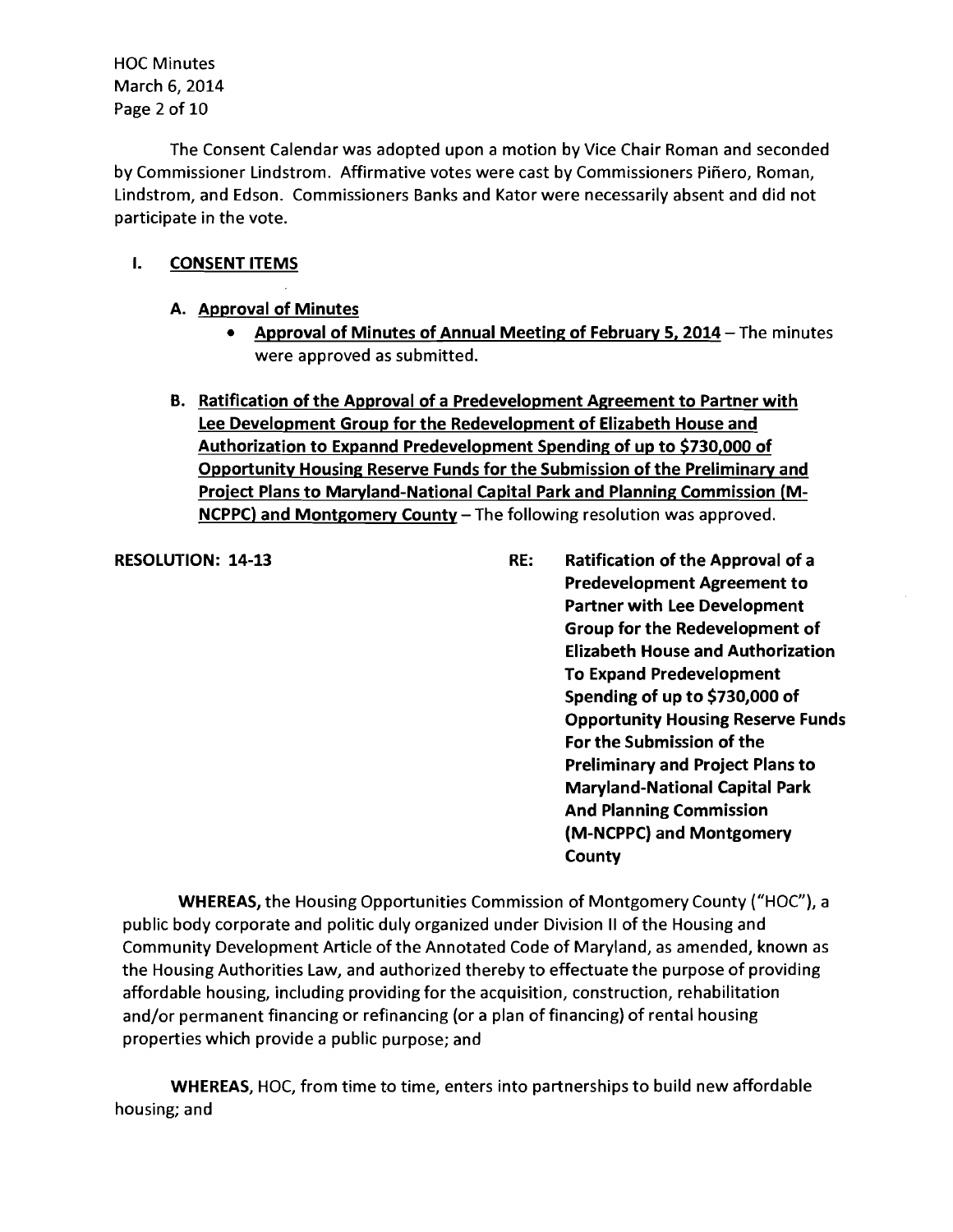HOC Minutes March 6, 2014 Page 3 of 10

**WHEREAS,** HOC owns Elizabeth House, a high-rise Public Housing facility for seniors at 1400 Fenwick Lane; and

**WHEREAS,** immediately contiguous to Elizabeth House is Alexander House, an opportunity housing development owned by a development corporation wholly controlled by HOC; and

**WHEREAS,** the Lee Development Group or an affiliate ("LDG") owns an office townhouse development adjacent to Elizabeth House known as Fenwick Professional Park ("Fenwick Park"); and

**WHEREAS,** LDG is a well recognized developer and owner of property in the Silver Spring area and has expertise in the planning process; and

**WHEREAS,** Elizabeth House is over 50 years old and is in need of redevelopment to provide safe, high quality housing for seniors; and

**WHEREAS,** LDG desires to redevelop Fenwick Park as well; and

**WHEREAS,** LDG and HOC recognize common benefits to working together to redevelop both parcels; and

**WHEREAS,** a partnership with LDG to redevelop Elizabeth House and Fenwick Park can provide replacement housing units for the existing residents at Elizabeth House while a new facility is being built on the Elizabeth House property; and

**WHEREAS,** because LDG and HOC have commonality in their goals for the ultimate use of their respective properties and because LDG is the owner of adjacent property, it is beneficial to enter into preliminary development agreement for joint development of Elizabeth House and Fenwick Park through a partnership and ground lease to provide replacement housing units for the existing residents at Elizabeth House and construction of a new residential building; and

**WHEREAS,** the initial submission of the Preliminary and Project Plans is estimated to cost up to \$1,100,000 and work must begin on the application whether agreement is reached with LDG in order to be assured of obtaining the maximum density for redevelopment of Elizabeth House; and

**WHEREAS,** the initial submission can be funded out of the Opportunity Housing Reserve Fund from monies yielded by the sale of certain scattered site units and reserved for investment in multifamily development opportunities; and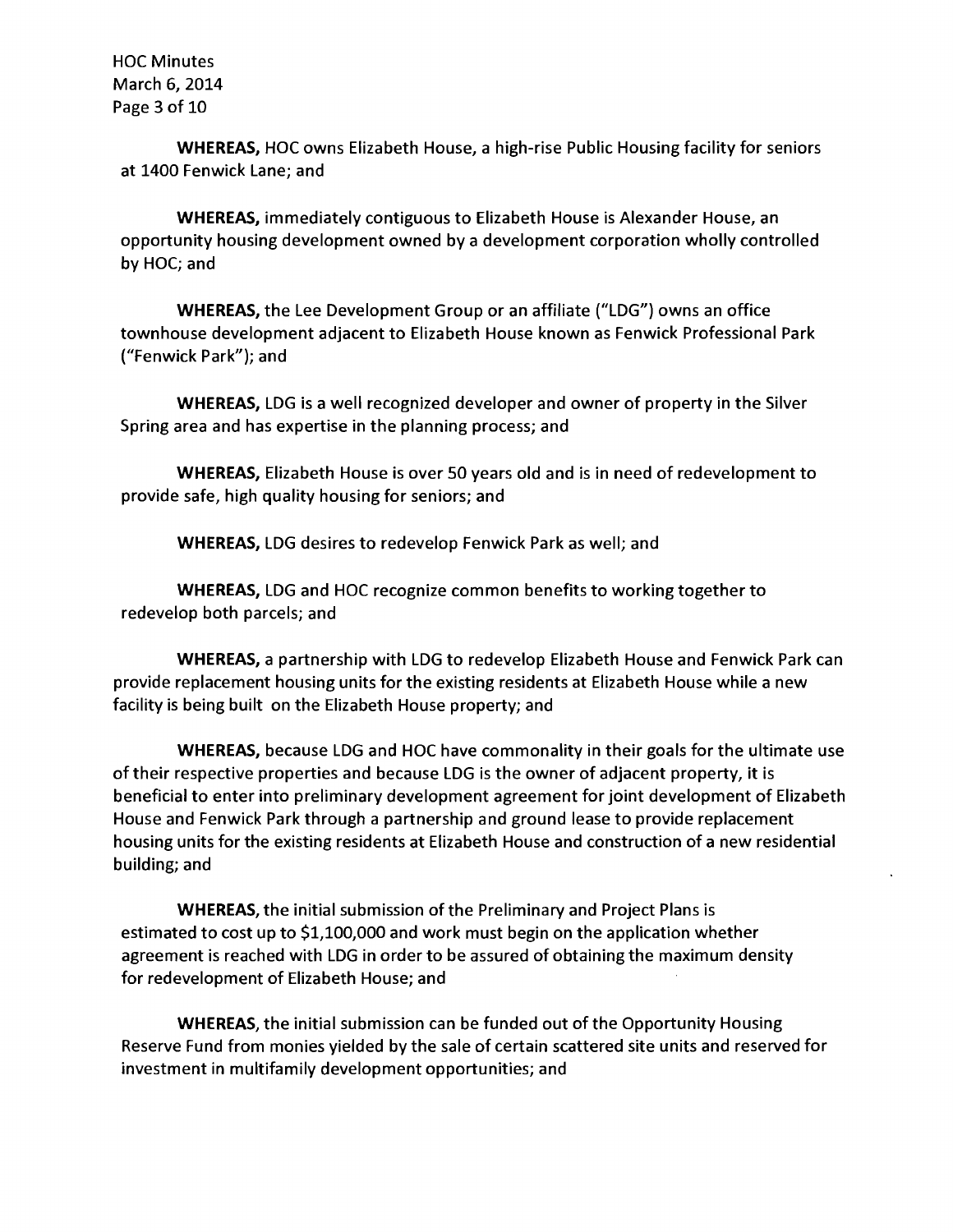HOC Minutes March 6, 2014 Page 4 of 10

WHEREAS, in the event that a partnership and ground lease are not negotiated with LDG, the expense incurred for Preliminary and Project Plans will benefit HOC as it will provide the basis for redevelopment approval of Elizabeth House; and

WHEREAS, prior to submission of the Preliminary and Project Plans to the M-NCPPC and entering into a final partnership agreement or ground lease with LDG, HOC will review the terms and determine the manner in which to proceed with development in its discretion.

NOW, THEREFORE, BE IT RESOLVED that the Housing Opportunities Commission of Montgomery County:

- 1. Authorizes the Executive Director to execute a Preliminary Development Agreement with LDG for the joint development of Elizabeth House and Fenwick Park substantially on the terms and conditions identified to the Commission and acceptable to the Executive Director as advised by counsel.
- 2. Authorizes the expenditure of no more than \$730,000 for the preparation and submission of Preliminary and Project Plans for joint development of Elizabeth House and Fenwick Park, all of which will benefit Elizabeth House redevelopment in any event to be funded from the Opportunity Housing Reserve Fund ("OHRF") represented by a note with interest to accrue at the rate otherwise available for funds invested by the OHRF to be repaid at closing of a construction loan for redevelopment of Elizabeth House.
- 3. Authorize the Executive Director to execute applications and submissions to all of the required regulatory agencies which include the M-NCPPC and Montgomery County for Preliminary and Project Plans for the redevelopment of Elizabeth House.

I HEREBY CERTIFY that the foregoing Resolution was adopted by the Housing Opportunities Commission of Montgomery County at a regular meeting conducted on March 6,2014.

C. Authorization to Assign the Planning and Zoning Consultant Contract to Scheer Partners - The following resolution was approved.

RESOLUTION: 14-14 RE: Authorization to Assign the Planning and Zoning Consultant Contract to Scheer Partners

WHEREAS, on February 12, 2013, the Commission engaged Perry Berman of Berman Ventures (the "Consultant") for a one-year term with two optional one-year renewals for a maximum of three years and an annual compensation of \$50,000; and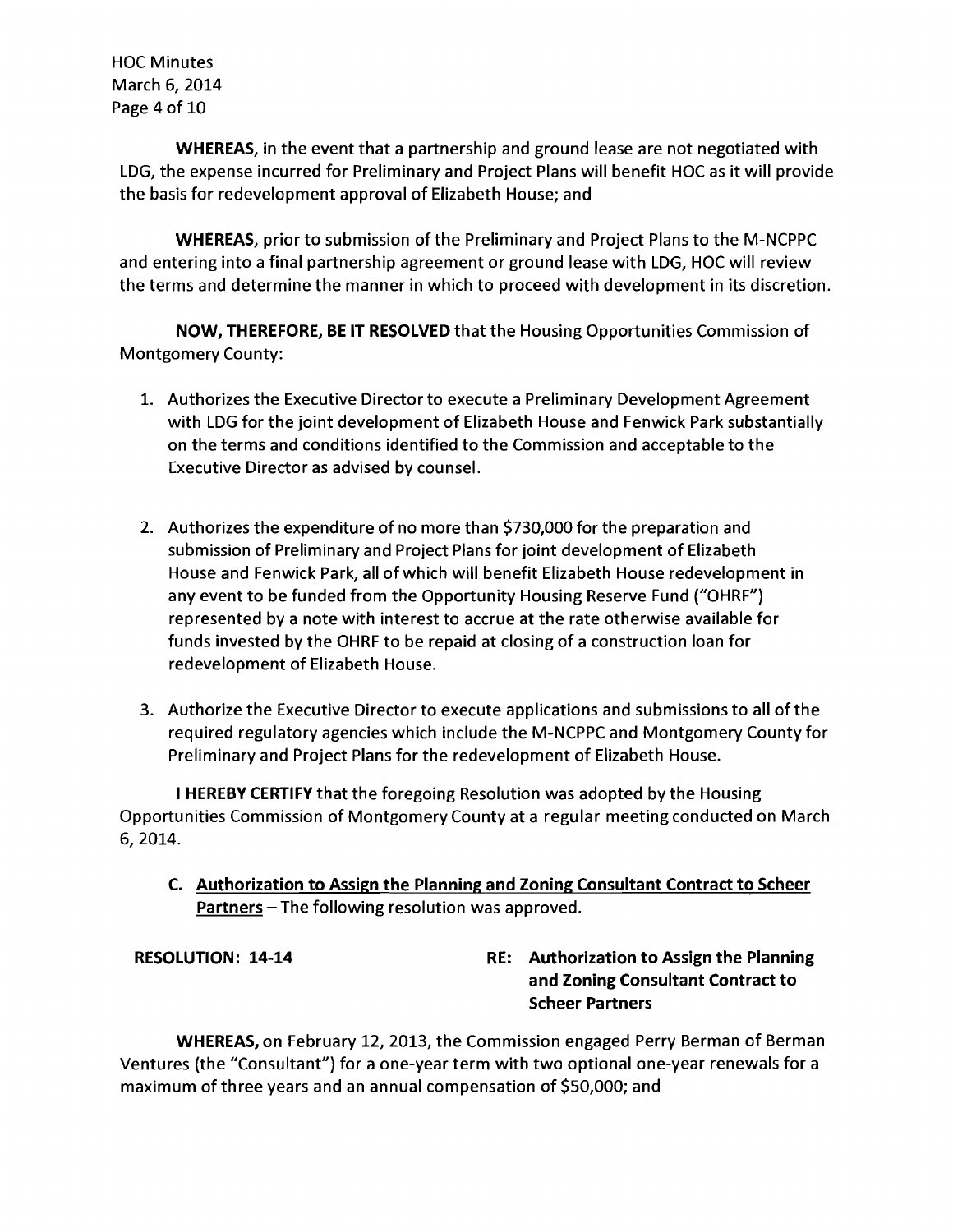HOC Minutes March 6, 2014 Page 5 of 10

WHEREAS, on June 17,2013, because of dramatically increased real estate development activities and the high number of County sector plans under revision, the Commission increased the annual value of the contract to \$150,000; and

WHEREAS, the Consultant is expected to continue to represent the Commission and work with staff in the coming months on ongoing and anticipated master and sector plan revisions, the evaluation of the HOC portfolio for opportunities to expand the delivery of affordable housing and on legislative matters; and

WHEREAS, at the time the contract was originally signed, the Consultant was also acting in a private consulting capacity to Scheer Partners and during the summer of 2013, the Consultant joined Scheer Partners as a full-time employee; and

WHEREAS, Scheer Partners is exposed to liability so long as their full-time employee is providing services pursuant to a contract to which Scheer is not a party. Once the contract is transferred to Scheer Partners, its insurance coverage would then apply; and

WHEREAS, there will be no changes to the existing contract.

NOW, THEREFORE, BE IT RESOLVED by the Housing Opportunities Commission of Montgomery County that it consents to the Consultant's assigning the Zoning and Consultant contract to Scheer Partners.

# **II. INFORMATION EXCHANGE**

- A. Report of the Executive Director  $-$  No verbal report
- B. Calendar and Follow-up Action Commissioners Roman, Lindstrom and Edson requested scheduling an initial meeting of the Planning Committee meeting for the month of March.
- **C.** Commissioner Exchange  $-$  No verbal reports
- D. Resident Advisory Board None Present
- E. Community Forum None Present
- F. Status Report Utility Shut-off Prevention Program Commissioner Roman thanked staff for providing the information. Commissioner Roman commented that shut-offs would cause potential problems as a landlord and asked that the staff notify the Board of any shut-off notices. Commissioner Lindstrom asked if programs provided were adequate in preventing shut-off. Mr. Spann responded that they were not. There is no perfect solution without getting involved with the resident and utility company arrangements.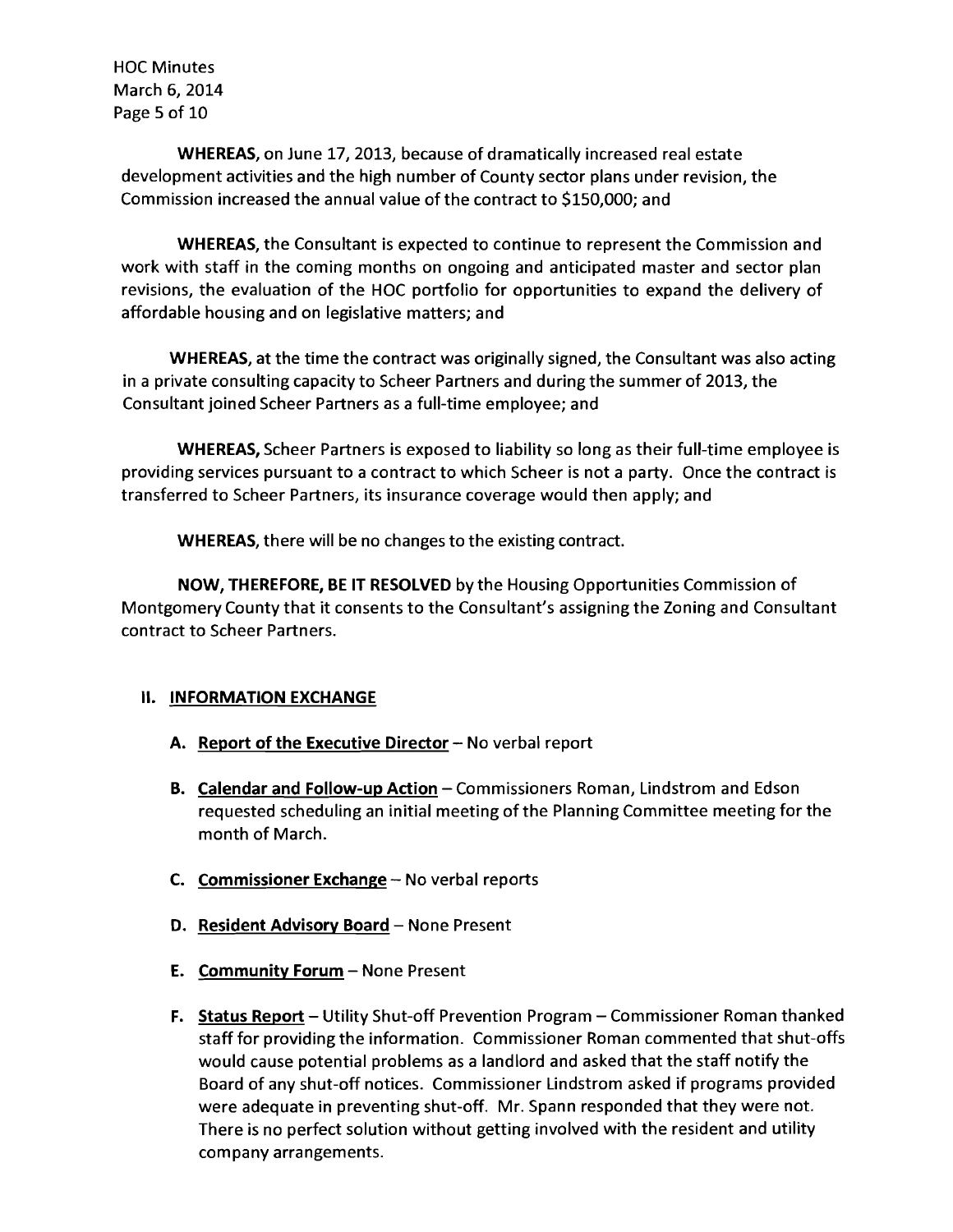## III. COMMITTEE REPORTS and RECOMMENDATIONS FOR ACTION

## A. Budget, Finance and Audit Committee - Commissioner Kator, Chair

## 1. Acceptance of Second Quarter FY'14 Budget to Actual Statement

Maria Montero, Assistant Budget Officer, gave a brief presentation. Ms. Montero responded to Commissioner Lindstrom's question regarding high vacancies. Ms. Montero responded that there were two properties in the Opportunity Housing Fund that were driving the negative variance, Barclay Apartments and Timberlawn.

The following resolution was adopted upon a motion by Vice Chair Roman and seconded by Commissioner Lindstrom. Affirmative votes were cast by Commissioners Piñero, Roman, Lindstrom and Edson. Commissioners Banks and Kator were necessarily absent and did not participate in the vote

# Resolution: 14-15 Resolution: 14-15 FY'14 Budget to Actual Statements

WHEREAS, the budget policy for the Housing Opportunities Commission of Montgomery County states that quarterly budget to actual statements will be reviewed by the Commission; and

WHEREAS, the Commission reviewed the Second Quarter FY'14 Budget to Actual Statements during its March 5, 2014 meeting.

NOW, THEREFORE, BE IT RESOLVED by the Housing Opportunities Commission of Montgomery County that it hereby accepts the Second Quarter FY'14 Budget to Actual Statements.

# 2. Approval of FY'14 Second Quarter Budget Amendment

Maria Montero, Assistant Budget Officer, gave a brief presentation.

The following resolution was adopted upon a motion by Vice Chair Roman and seconded by Commissioner Lindstrom. Affirmative votes were cast by Commissioners Piñero, Roman, Lindstrom and Edson. Commissioners Banks and Kator were necessarily absent and did not participate in the vote

# Resolution: 14-16 **Resolution: 14-16** Re: Approval of FY'14 Second Quarter Budget Amendment

WHEREAS, the Housing Opportunities Commission adopted a budget for FY'14 on June 5,2013;and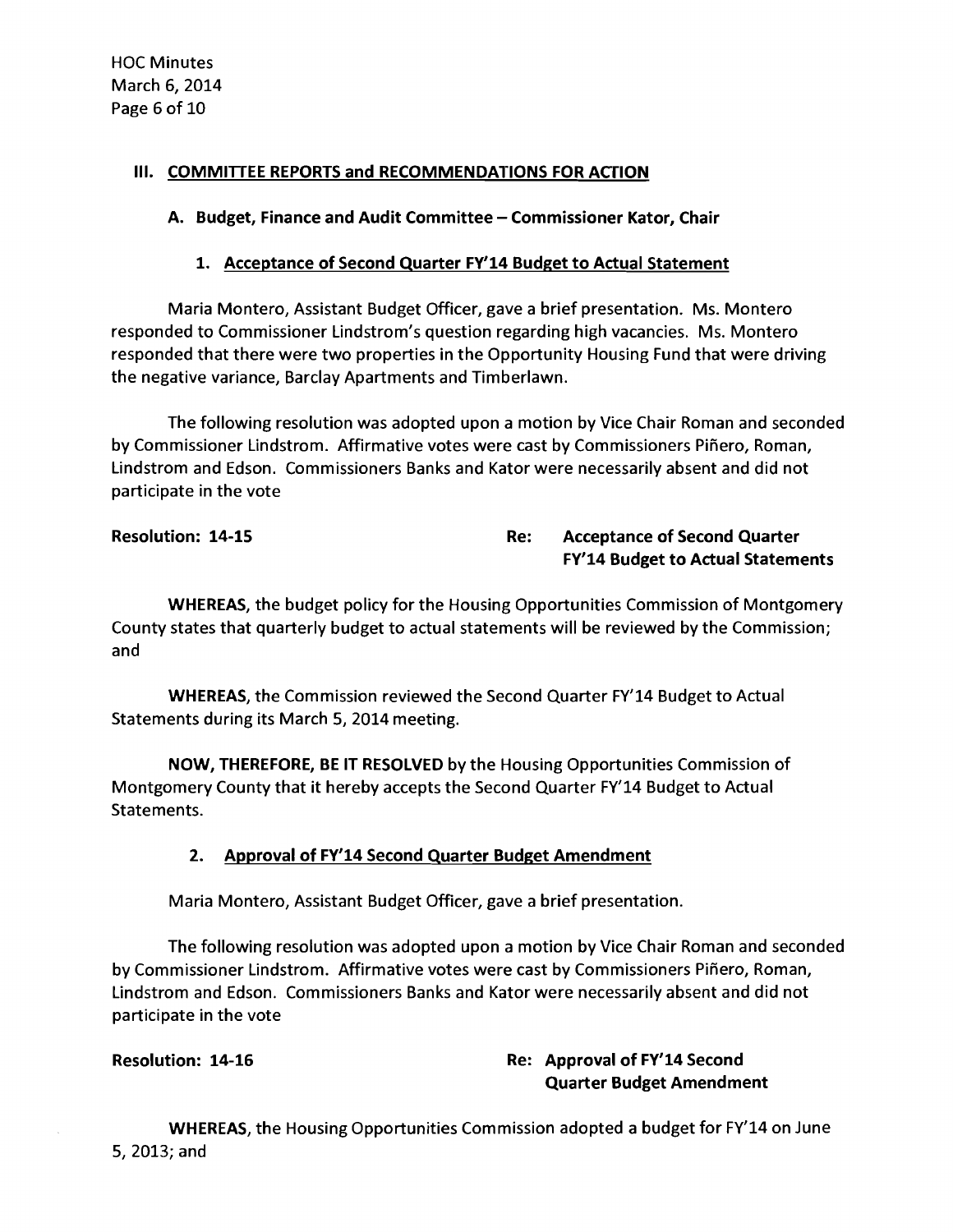HOC Minutes March 6, 2014 Page 7 of 10

WHEREAS, the Commission's Budget Policy allows for amendments to the budget; and

WHEREAS, the Commission has reviewed several proposed budget amendments to the FY'14 Budget; and

WHEREAS, the net effect of the FY'14 Second Quarter Budget Amendment is a surplus of \$33,139 which will be restricted to the General Fund to address potential budget shortfalls thus returning to a balanced budget.

NOW, THEREFORE, BE IT RESOLVED by the Housing Opportunities Commission of Montgomery County that it hereby amends the FY'14 Operating Budget by increasing total revenues and expenses for the Agency from \$229.9 million to \$230.6 million.

BE IT ALSO RESOLVED that the Housing Opportunities Commission of Montgomery County hereby amends the FY'14 Capital Budget by increasing revenues and expenses for the Agency from \$40.9 million to \$41.0 million.

# 3. Approval of CY'14 First Quarter Budget Amendment

Mario Montero, Assistant Budget Officer, gave a brief presentation.

The following resolution was adopted upon a motion by Vice Chair Roman and seconded by Commissioner Edson. Affirmative votes were cast by Commissioners Pinero, Roman, Lindstrom and Edson. Commissioners Banks and Kator were necessarily absent and did not participate in the vote.

# Resolution: 14-17 Re: Approval of CY'14 First Quarter Budget Amendment

WHEREAS, the Housing Opportunities Commission ratified the CY'14 Budgets for MV Affordable Housing Associates LP (Stewartown) and The Willows of Gaithersburg Associates LP on November 6,2013; and

WHEREAS, the Commission's Budget Policy allows for amendments to the budget; and

WHEREAS, the Commission has reviewed the proposed budget amendments to the CY'14 Budgets for MV Affordable Housing Associates LP (Stewartown) and The Willows of Gaithersburg Associates LP.

NOW, THEREFORE, BE IT RESOLVED by the Housing Opportunities Commission of Montgomery County that it hereby amends the CY'14 budgets for MV Affordable Housing Associates LP (Stewartown) and The Willows of Gaithersburg Associates LP.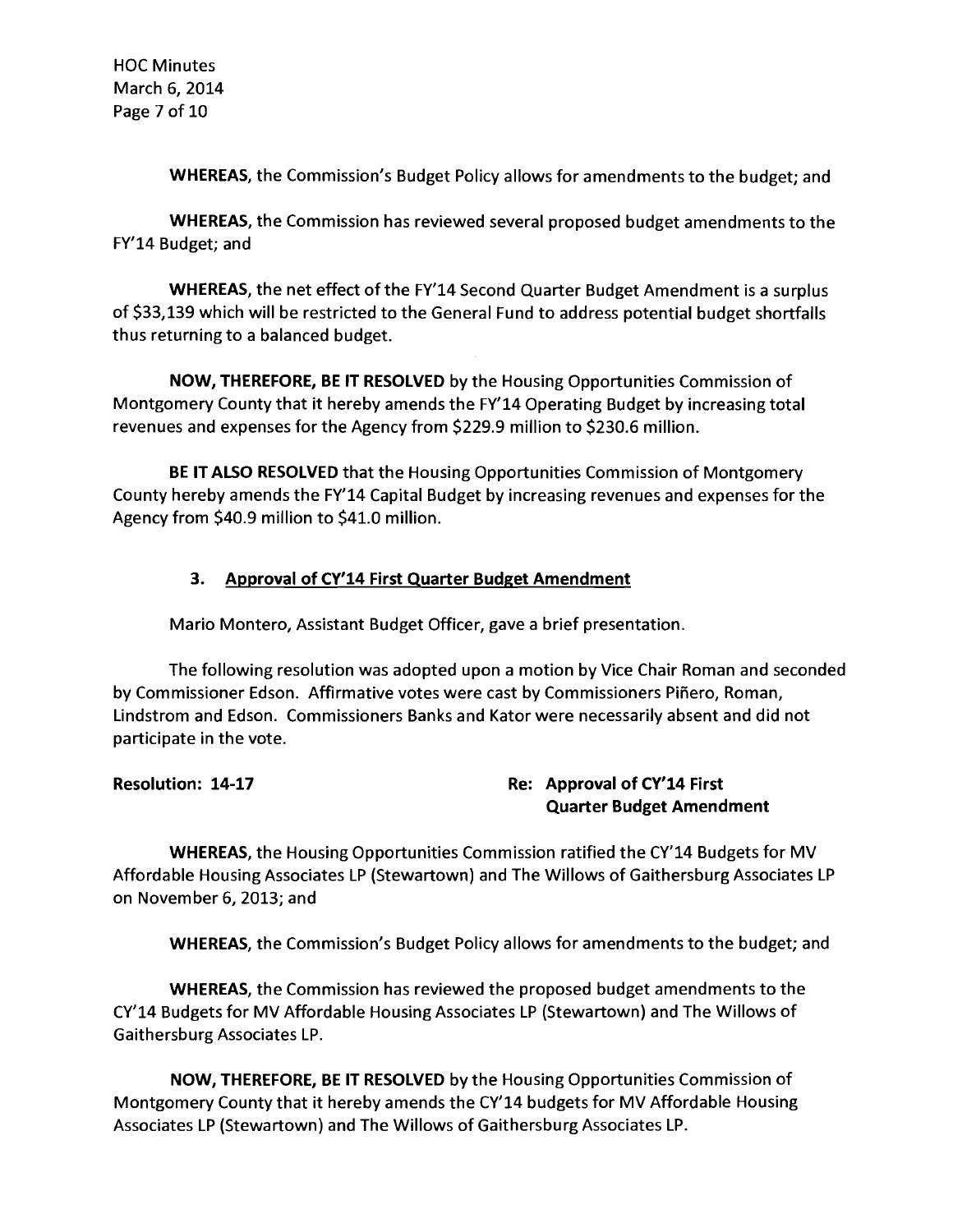HOC Minutes March 6, 2014 Page 8 of 10

## 4. Approval to Increase Contract Value for the Holly Hall Sprinkler System

Kayrine Brown, Director of Mortgage Finance/Real Estate Development, gave a brief presentation.

The following resolution was adopted upon a motion by Vice Chair Roman and seconded by Commissioner Lindstrom. Affirmative votes were cast by Commissioners Piñero, Roman, Lindstrom and Edson. Commissioners Banks and Kator were necessarily absent and did not participate in the vote.

RESOLUTION: 14-18 RE: Approval to Increase Contract Value for the Holly Hall Sprinkler System

WHEREAS, the Housing Opportunities Commission has awarded a contract to Advanced Fire Protection to upgrade the water service at Holly Hall to accommodate the new fire safety system; and

WHEREAS, the location of the water main identified on WSSC drawings was incorrectly identified and the actual line was located at least 51 feet away from where originally shown on the drawings; and

WHEREAS, the cost of labor and materials has increased because of the additional work needed to connect to the corrected water main location; and

WHEREAS, Montgomery County Capital Improvements Program (CIP) funds will be used for the contract amount; and

WHEREAS, Capital Fund Program (CFP) from HUD will be used in the event that the C1P funds for the upgrades are fully expended.

NOW, THEREFORE, BE IT RESOLVED by the Housing Opportunities Commission of Montgomery County that the Executive Director is authorized to execute an amendment to the contract with Advanced Fire Protection to increase to the existing contract in the amount of \$153,138 and fund a 15% contingency of \$22,971 for the upgrade of water service for Holly Hall.

# 5. Approval to Modify Loan Sources to Fund the Renovation Cost for the 669 Former Scattered Site Public Housing Units

Gail Willison, Chief Financial Officer gave a brief presentation.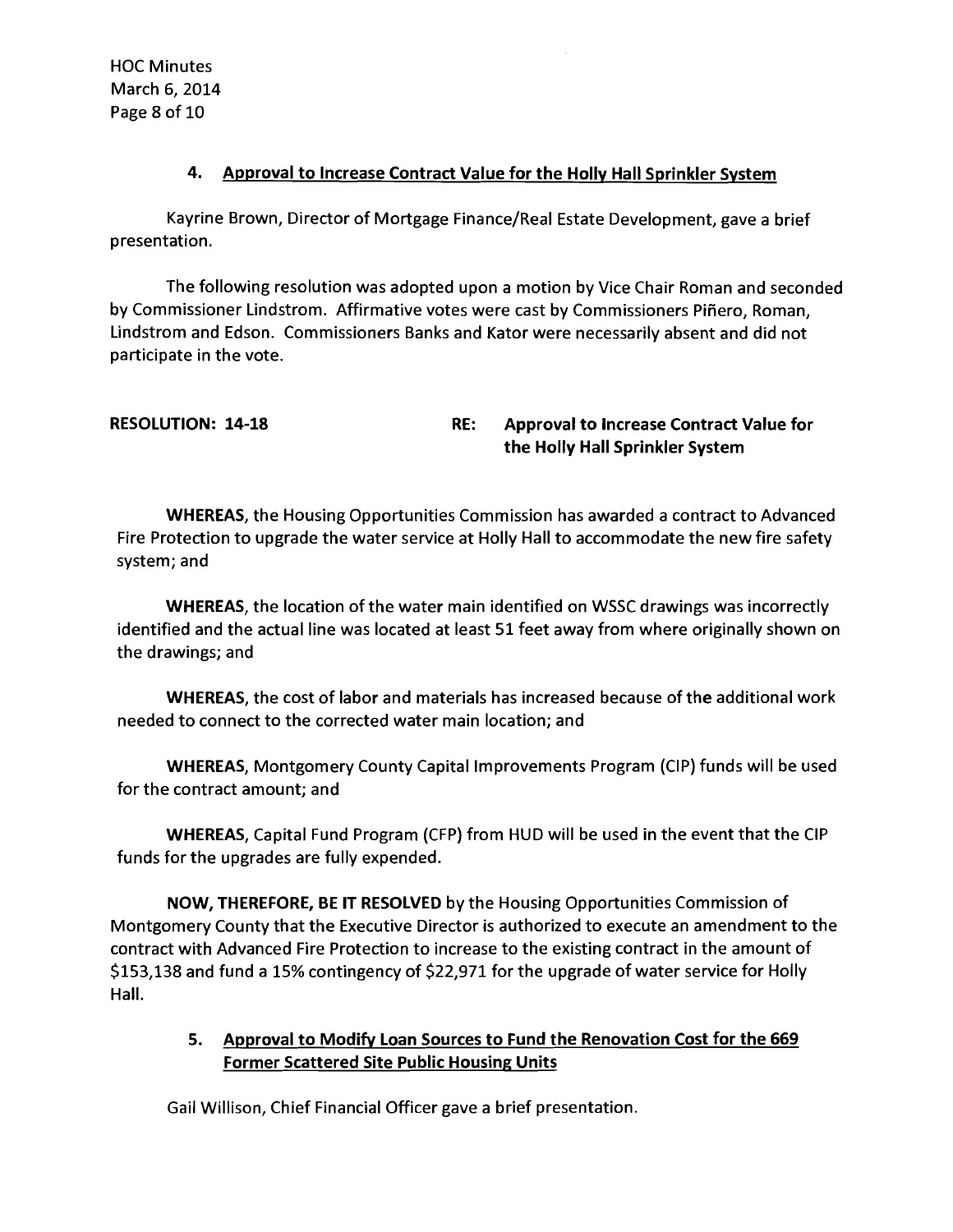HOC Minutes March 6, 2014 Page 9 of 10

The following resolution was adopted upon a motion by Vice Chair Roman and seconded by Commissioner Lindstrom. Affirmative votes were cast by Commissioners Piñero, Roman, Lindstrom. Commissioner Edson abstained. Commissioners Banks and Kator were necessarily absent and did not participate in the vote

# Resolution: 14-19 Re: Approval to Modify Loan Sources to Fund the Renovation Cost for the 669 Former Scattered Site Public Housing Units

WHEREAS, the Housing Opportunities Commission approved a loan to provide interim financing from a combination of the Opportunity Housing Reserve Fund (OHRF), the Opportunity Housing (OH) Bank Account, and the County Revolving Fund to fund up to \$20 million of renovation cost for the former 669 scattered site Public Housing units on June 5, 2013; and

WHEREAS, the allocation of the loan was \$10 million from the OHRF, \$5 million from the OH Bank Account and \$5 million from the County Revolving Fund; and

WHEREAS, staff informed the Commission, on October 30,2013, that the OHRF projected a negative ending balance as of September 30, 2013 if all obligations were spent; and

WHEREAS, the Commission reviewed the proposed modifications to change the loan sources to fund the renovation cost for the 669 former scattered site Public Housing units.

NOW, THEREFORE, BE IT RESOLVED by the Housing Opportunities Commission of Montgomery County that it hereby modifies the loan sources to fund the renovation cost for the 669 former scattered site Public Housing units by reducing the \$10 million commitment from the OHRF to \$5 million and obligating the remaining \$5 million from the PNC Line of Credit (LOC).

# IV. ITEMS REQUIRING DELIBERATION and/or ACTION None

### V. FUTURE ACTION ITEMS Presentation of the Executive Director's FY'15 Recommended Budget

**VI. NEW BUSINESS** 

None

Meeting recessed at 12:58 p.m. for Development Corporation and Limited Partnership meetings.